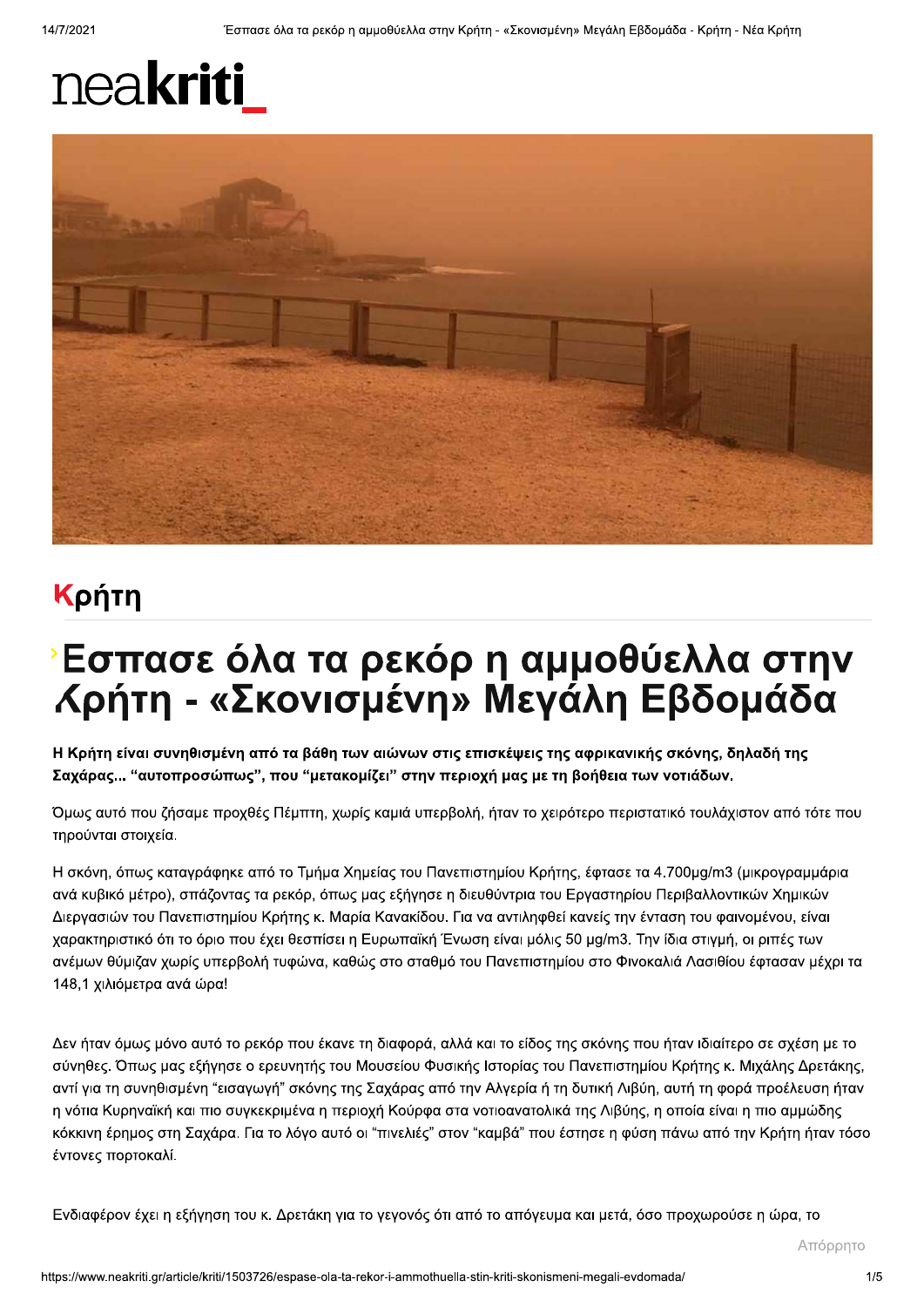Έσπασε όλα τα ρεκόρ η αμμοθύελλα στην Κρήτη - «Σκονισμένη» Μεγάλη Εβδομάδα - Κρήτη - Νέα Κρήτη

φαινόμενο γινόταν ολοένα και πιο έντονο... χρωματικά, σε βαθμό που η ορατότητα έγινε σχεδόν μηδενική μέσα από το πορτοκαλί "φίλτρο". Ο λόγος ήταν τα καθοδικά ρεύματα, σύμφωνα με το γνωστό επιστήμονα.

Δηλαδή άλλαξε η κυκλοφορία των αέριων μαζών πάνω από την περιοχή μας, γεγονός που είχε ως αποτέλεσμα οι νότιοι άνεμοι να "κοντράρουν" με τις βόρειες αέριες μάζες, που ανάγκασαν τη σκόνη, αντί να ακολουθήσει βόρεια πορεία, να επιστρέψει πίσω. Ήταν εκείνο το "πορτοκαλί" διάστημα που η σκόνη άρχισε να πέφτει μαζικά στο έδαφος, με τα αποτελέσματα που διαπιστώσαμε όλοι με έκπληξη, αν όχι σοκ, με το πρώτο φως του ήλιου χθες το πρωί.

Αξίζει να σημειωθεί ότι αντίστοιχα μεγάλα φαινόμενα αφρικανικής σκόνης, που φυσικά δεν έφτασαν την ένταση εκείνου της Πέμπτης, είχαμε το Φεβρουάριο του 2006, με το τότε ρεκόρ 3.000 μg/m3 στο Ηράκλειο, πέρυσι στα Χανιά με 2.000 μg/m3 και το 2005 στο Ηράκλειο με 2.000 μg/m3. Υπάρχει και μια ακόμα διάσταση που έχει ενδιαφέρον, αυτή που δίνει την άλλη όψη του φαινομένου. Ότι δηλαδή η σκόνη από τη Σαχάρα αποτελεί λίπασμα για τη γη, αλλά και για το φυτοπλαγκτόν του βυθού, εμπλουτίζοντάς το με πολύτιμα στοιχεία και κυρίως σίδηρο.

Όπως μας εξήγησε ο κ. Δρετάκης, καθώς στην έρημο δε φυτρώνει τίποτα, τα ιχνοστοιχεία παραμένουν αναλλοίωτα σαν να προέρχονται από αγρανάπαυση χιλιάδων χρόνων. Και με την άμμο φτάνουν ως τη δική μας γη.

## Επιστρέφει η Σαχάρα την Κυριακή

Η δοκιμασία των αντοχών μας με την αφρικανική σκόνη δεν έχει τελειώσει ακόμα, καθώς φαίνεται ότι έχει πολλά επεισόδια μπροστά. Αρχικά αύριο Κυριακή, σύμφωνα με το γνωστό μετεωρολόγο κ. Θεόδωρο Κολυδά, ο οποίος σημειώνει ότι οι νοτιάδες θα φέρουν και πάλι Σαχάρα, ενώ δεν αποκλείονται και οι λασποβροχές.

Το φαινόμενο, όπως σημειώνει ο κ. Κολυδάς, θα διαρκέσει μία ημέρα.

ύμφωνα με τον ίδιο, αντίστοιχα φαινόμενα είναι συνηθισμένα για την περιοχή μας λόγω του συνδυασμού των > τμοσφαιρικών συστημάτων που επικρατούν την εποχή αυτή σε Μαρόκο, Αλγερία, Τυνησία και Λιβύη, καθώς και στη εσόγειο. Μάλιστα, κατά μέσο όρο παρατηρούνται πέντε με έξι εμφανίσεις της σκόνης με χρονική διάρκεια συνήθως μία με ύο ημέρες, ενώ σε λίγες περιπτώσεις έχει καταγραφεί διάρκεια έως και τέσσερις ημέρες.

Από την πλευρά του, ο κ. Μιχάλης Δρετάκης ανέφερε στη "Νέα Κρήτη" ότι προγνωστικά μοντέλα δείχνουν πως ίσως όλη η Μεγάλη Εβδομάδα θα είναι "σκονισμένη" με αντίστοιχα φαινόμενα, την ένταση και τη μορφή των οποίων είναι δύσκολο να εκτιμήσει κανείς από τώρα.

Η αμμοθύελλα της Πέμπτης, όπως καταγράφηκε από το δορυφόρο "TerraMODIS" της Αμερικανικής Διαστημικής Υπηρεσίας της NASA. Η Κρήτη εμφανίζεται καλυμμένη πλήρως από τη σκόνη.